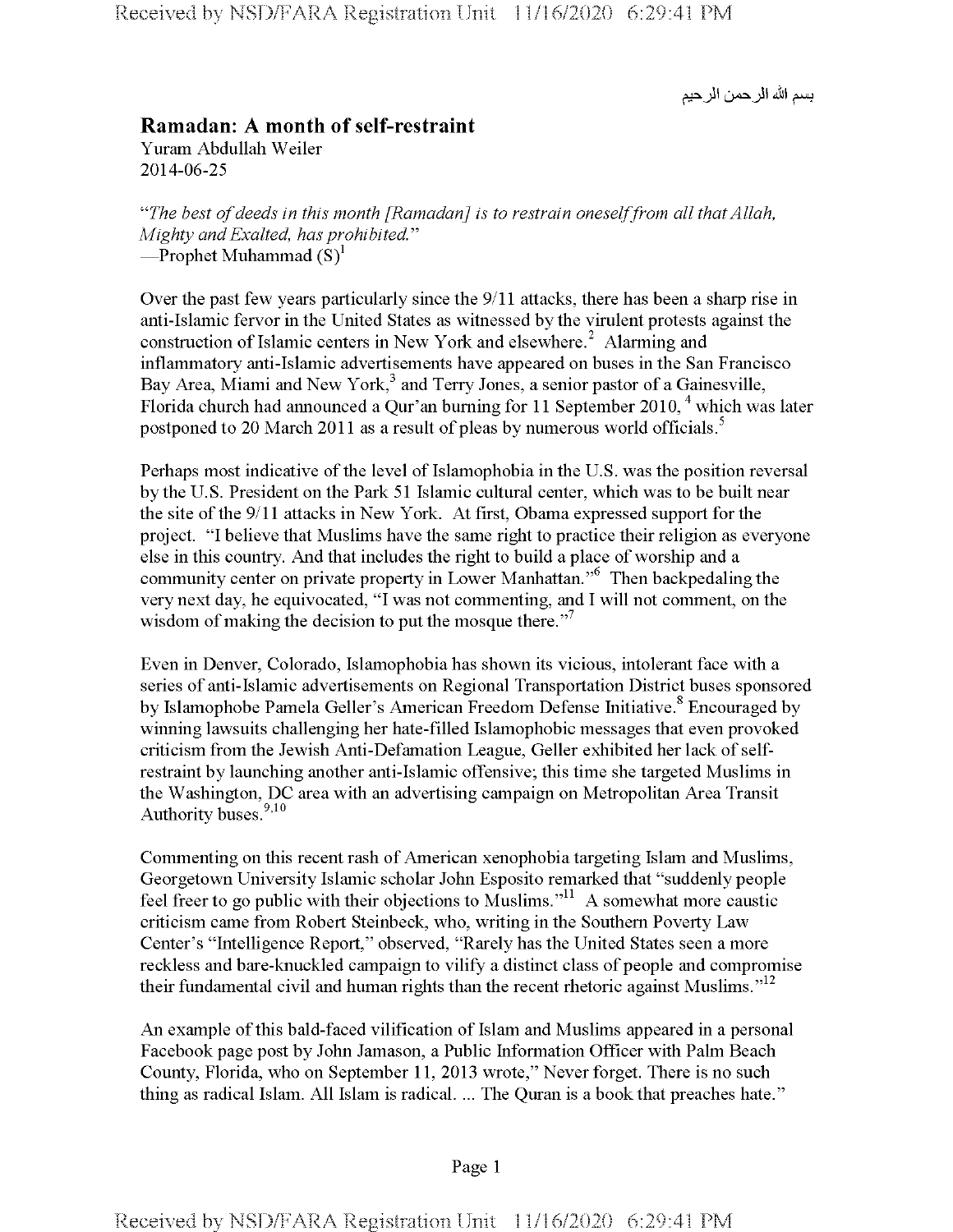When asked later if he should apologize for his detestable remarks, Jamason responded, "No, I don't think I owe anybody an apology, I didn't say anything offensive."<sup>13</sup> Jamason's unrestrained repugnant remarks, which are protected as "free speech" under the First Amendment to the U.S. Constitution, did not result in any disciplinary action.<sup>14</sup>

Against this backdrop of hatred and intolerance, Muslims in America, along with their coreligionists around the world, are preparing themselves for the rigors of self-restraint needed for the Holy month of Ramadan. The 9<sup>th</sup> month of the Islamic year, Ramadan (Arabic: دمضان) is the month of fasting that will begin, insha'Allah, either on Saturday, June 28, 2014 (according to the Fiqh Council of North America), Sunday, June 29, 2014, or Monday, June 30, 2014 (by local moon sighting).<sup>15</sup> The first day of the month depends upon whether a Muslim relies on local sighting of the new moon, or upon a religious edict (fatwa, Arabic: فَتُوى) issued by an Islamic scholar or organization.

Like the five daily prayers, giving charity and pilgrimage to Mecca, fasting (siyam, Arabic: ضبام) for the entire month of Ramadan is obligatory for all Muslims regardless of which of the five theological schools (madhab, Arabic: سأهب) within Islam they may follow. The daily fast begins at imsak (Arabic: إمساك), which is about ten minutes before dawn (fajr, Arabic: فجر) and roughly an hour and a half before sunrise (shoruq, Arabic: غروب), and continues until sunset (ghorub, Arabic: خروب)or shortly thereafter. Exact times depend on one's city of residence and school of Islamic theology. A Muslim must make a vow of intention (niyyah, Arabic: نتية) to fast, preferably each day before the time of fasting, however some scholars hold that a single vow for the entire month is valid.<sup>16</sup>

During the fast, a Muslim must abstain from eating, drinking, smoking, immersing the entire head in water, and marital relations. Also invalidating the fast are deliberately inhaling dense fumes, affirming falsehoods about Allah or the Prophets (AS), intentionally vomiting, or remaining in a state of ritual impurity (janabah, Arabic: جنابة) until dawn.<sup>17</sup> The prohibited acts from which those fasting must restrain are called Muftirat (Arabic: مفطيرات). $^{18}$ 

The daily fast concludes after sunset with a meal known as Iftar (Arabic: Jdail) that traditionally begins with 3 dates and water. Then after prayers, a festive meal is eaten, which features such foods as Haleem (wheat and meat porridge with honey and cinnamon), Sholleh Zard (saffron rice pudding with almonds), Mast va Khiyar (cucumbers in yogurt with walnuts and raisins) or Adas bil Hamod (lentil soup with lemon). Foods customarily eaten at Iftar vary from country to country and culture to culture, which make up the warp and woof woven into the rich tapestry of Islam.

After Iftar with friends and family, and nightly prayers, Muslims catch a few hours of sleep then awaken to eat Sohur (Arabic: a pre-dawn meal for sustenance through the day's long fast. During Ramadan, it is not unusual for Muslims to become a bit listless from lack offood, water and sleep, so in Muslim-majority countries, work hours are often shortened to compensate for the rigors of the Ramadan fast.<sup>19</sup>

Page 2 of <sup>5</sup>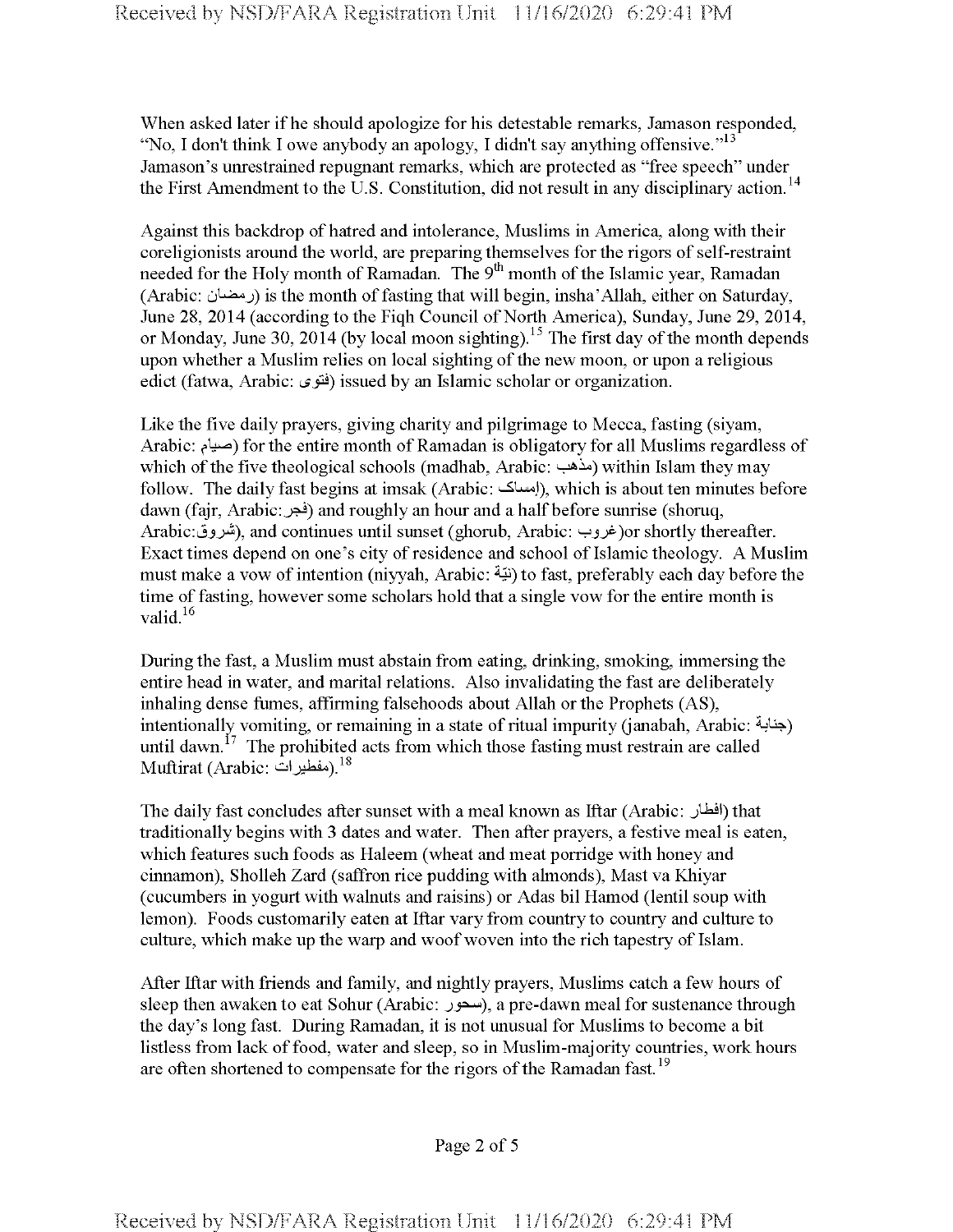Minor differences exist among the five theological schools of Islam over such issues as fasting while traveling,<sup>20</sup> or where supererogatory prayers are offered. For example among Shi'a Muslims, traveling from one's residence before noon a distance of least eight farasikh (about 27 1/2 miles according to most scholars, Arabic: فراسخ) requires the traveler to break the fast and to make up for it later.<sup>21</sup> For Sunni Muslims, if a trip begins after dawn, then fasting remains valid.<sup>22</sup> Sunni Muslims offer Taraweeh (Arabic: تراويح) prayers in the mosque, while Shi'a Muslims offer Nafla (Arabic: <sup> $23$ </sup>) prayers at home.<sup>23</sup>

The word "Ramadan" is transliterated from the Arabic word which contains the Arabic letter <sup>l</sup>A<sup>3</sup> "dhaad" whose sound is unique to Arabic and does not exist in English or any other language. In fact, Arabic is often referred to as the Language of Dhaad.<sup>24</sup> The letter can be rendered as d, z, dh or th to more closely mimic the sound. "Ramazan" is often seen in translations of Persian works, as is "Ramadhan" or "Ramathan."

Fasting the month of Ramadan is commanded by the Qur'an 2:183: "O you who believe! Fasting is prescribed for you as it was prescribed for those before you, so that you may learn self-restraint."<sup>25</sup> Verse 185 clarifies that the month of Ramadan is intended: "The month of Ramadan that in which the Qur'an was sent down as a guidance for mankind." In their Quranic commentary, Agha Pooya and Ahmed Ali explain that "The main object of the Islamic fast is to purify the conduct and character and get the soul charged with divine attributes of God in the practical life for one complete month. $12^6$ 

Scientists have also learned that restraining oneself by fasting has the side benefits of reducing the risk of cancer and the onset of geriatric diseases such as Alzheimer's, Parkinson's and dementia.<sup>27</sup> Studies in peer-reviewed journals have even indicated that fasting may be an effective treatment for rheumatoid arthritis,  $^{28}$  help reduce epileptic seizures,<sup>29</sup> and lower the risk of coronary artery disease.<sup>30</sup> And fasting is, of course, not unique to Islam, as it is practiced in almost every religion. Among Hindus, fasting is done for penance or for spiritual strengthening; $3<sup>1</sup>$  the Sabians, the oldest of the Chaldean religions, also prescribed fasting for an entire month.<sup>32</sup>

In Judaism, fasting is prescribed on Yom Kippur, the annual Day of Atonement, as well as on other days of the year. Fasting on Yom Kippur is commanded in Leviticus 16:29: "On the  $10^{th}$  day of the  $7^{th}$  month you must fast."<sup>33</sup> And again in Leviticus 23:27-32: "Also, on the  $10^{th}$  day of this  $7^{th}$  month there shall be a day of atonement. It will be a holy gathering to you; you shall afflict your souls."<sup>34</sup> The prohibited acts for Yom Kippur are remarkably similar to those for Ramadan and include eating, drinking, washing or anointing the body, wearing leather shoes and marital relations.<sup>35</sup>

In Christianity, Jesus (AS) instructs his followers on fasting as described in the following excerpts from the New Testament, Matthew 6:16-17: "So too when you fast, do not look gloomy like the hypocrites: they make their faces unsightly so that everybody may see that they are fasting. But when you fast, anoint your head and wash your face, so that no one sees that you are fasting."<sup>36</sup>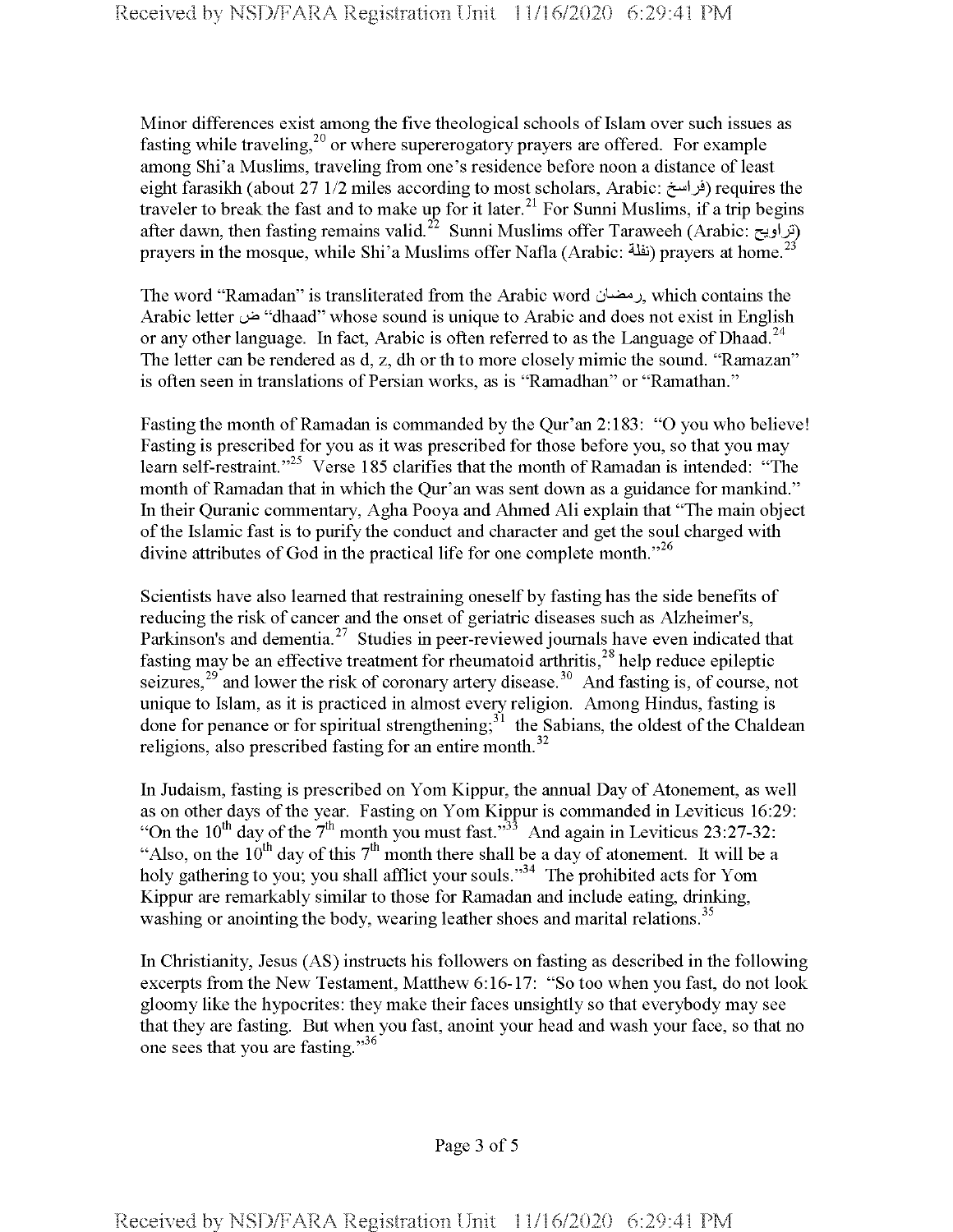Imam Ali (AS) enjoined us to self-restraint, advising, "Gain control of your selves through constant self-struggle."<sup>37</sup> In hopes that our self-restraint during this month of Ramadan will strengthen our Islam, and lead to increased mutual respect and tolerance among all faiths, I would like to wish all Muslims everywhere: Ramadan Mubarak! رمضان مبارك!

## Endnotes

<sup>4</sup> "Florida church plans to burn Quran on 9/11 anniversary," *The Times of India*, 1 August 2010, accessed 11 August 2010, http://timesofindia.indiatimes.eom/world/us/Florida-church-plans-to-burn-Quran-on-9/l 1 anniversary/articleshow/6242137.ems.

http,7/www. gainesville.com/article/20110401/ARTICLES/110409944/1169?Title=Dove-World-denies-it-sresponsible-for-violence-over-Ouran-burning.

<sup>6</sup> Barack Obama, "Remarks by the President at Iftar Dinner," *The White House,* Office ofthe Press Secretary, August 13, 2010, accessed May 25, 2014, http://www.whitehouse.gov/the-pressoffice/2010/08/13/remarks-president-iftar-dinner.

<sup>7</sup> "Editorial: Out on a limb," *Gainesville Sun,* August 17, 2010, accessed May 25, 2014, http://www.gainesville.com/article/20100817/OPINION01/8171000.

<sup>8</sup> Monte Whaley, "RTD 'anti-Islamic' ads attract controversy in Denver," *Denver Post,* 15 November 2012, accessed 18 May 2014, http://www.denverpost.com/ci\_21999203/rtd-anti-islamic-ads-attract-controversydenver.

<sup>9</sup> "Pamela Geller Is Back With Another Anti-Islam Metro Ad," *DCist,* 14 May 2014, accessed 18 May 2014, http://dcist.com/2014/05/pamela\_geller\_is\_back\_with\_another.php.

<sup>10</sup> "Islamic Jew-hatred' ads with Hitler adorn DC buses," *Russia Today*, 21 May 2014, accessed 21 May 2014, http://rt.com/usa/160392-islamic-iew-hatred-buses/.

<sup>11</sup> Chris McGreal, ibid.

<sup>12</sup> Robert Steinbeck, "Jihad Against Islam," *Intelligence Report,* Southern Poverty Law Center 142 (2011), accessed 18 May 2014, http://www.splcenter.org/get-informed/intelligence-report/browse-allissues/201 l/summer/jihad-against-islam.

<sup>13</sup> Evan Axelbank, "John Jamason, Palm Beach County Public Information Officer criticizes the Quran on 9/11," *WPTV West Palm Beach,* September 11, 2013, last modified September 12, 2013, accessed June 24, 2014, http://www.wptv.com/news/region-c-palm-beach-county/west-palm-beach/john-jamason-pbc-publicinformation-officer-criticizes-the-quran-on-911.

<sup>14</sup> Janeen Capizola, "County worker unfairly targeted for personal Facebook post criticizing Quran," *Bizpac Review,* Septermber 12, 2013, accessed June 24, 2014, http://www.bizpacreview.com/2013/09/12/countvworker-unfairlv-targeted-for-personal-facebook-post-criticizing-quran-83224.

<sup>15</sup> "When does Ramadan start and when is Eid al-Fit & Eid al-Adha?" Moonsighting.com website, accessed 18 May 2014, http://www.moonsighting.com/ramadan-eid.html.

<sup>16</sup> Al-Muhaqqiq al-Hilli Abu al-Qasim Najm al-Din Ja'far ibn al-Hasan, *Shara'i' al-Islam*, Hasan M. Najafi, trans. (Qom: Ansariyan, 2001), 173.

<sup>17</sup> Ali Muhammad Naqvi, Jack Cooper ed., *A Manual of Islamic Beliefs and Practice*, vol. 1 (Qom: Ansariyan, n.d..), 229.

<sup>18</sup> Shara'i' al-Islam, ibid., 175.

Page 4 of <sup>5</sup>

<sup>&</sup>lt;sup>1</sup> Ayatollah Muhammad Muhammadi Rayshahri, *The Scale of Wisdom*, trans. N. Virjee, A Kadhim. M. Dasht Bozorgi, Z. Alsalami and A. Virjee, ed. N. Virjee (London: ICAS Press, 2009), 466.

<sup>2</sup> Chris McGreal, "Ground Zero Mosque Plans 'Fuelling anti-Muslim Protests Across US'," *Guardian UK,* 13 August 2010, accessed 14 August 2010, http://www.commondreams.org/headline/2010/08/13-3.

<sup>3</sup> Stephanie Rice, "Anti-Islamic' bus ads appear in major cities," *The Christian Science Monitor,* 28 July 2010, accessed 11 August 2010, http://www.csmonitor.com/USA/Society/2010/0728/Anti-Islamic-busads-appear-in-major-cities.

<sup>5</sup> Chad Smith, "Dove World denies it's responsible for violence over Quran burning," *Gainesville Sun,* <sup>1</sup> April 2011, accessed 18 May 2014,